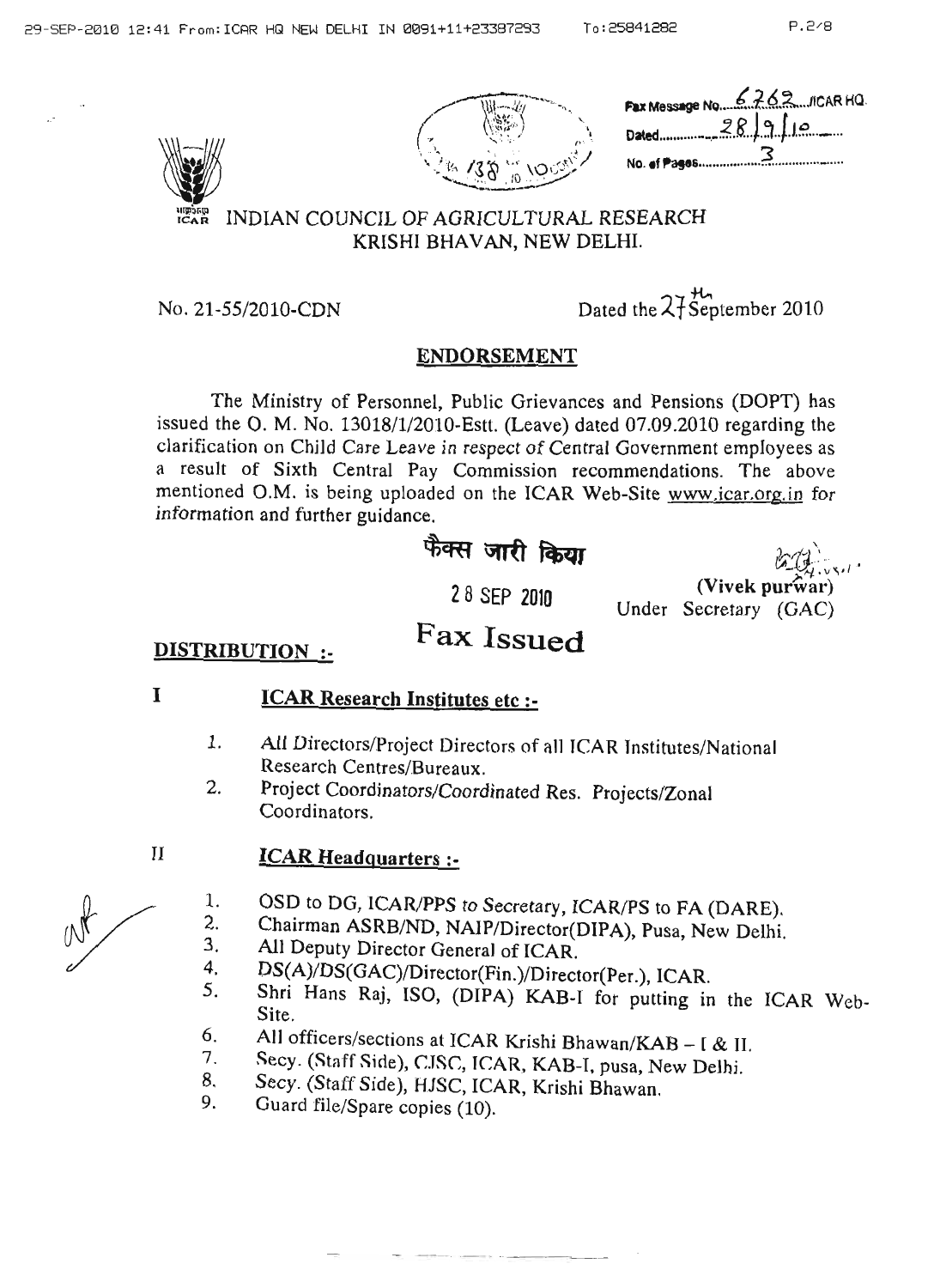$\epsilon$ 

### No. *]3018* 11/2010-Estt. (Leave) Government of India Ministry of Personnel, P.G. and Pensions (Department of Personnel & Training)

#### New Delhi. the 7th September, 2010

#### Office Memorandum

Sub: Child Care Leave in respect of Central Government employees as a result of Sixth Central Pay Commission recommendations-Clarification regarding

The undersigned is directed to say that this Department has been receiving representations from Government Servants through various quarters like the Public Grievances Cell/Associations etc requesting to review the decision to allow Child Care Leave (CCL) only if the employee has no E.L. at her credit.

2. This Department's O.M. No.13018/2/2008-Estt.(L) dated *11/09/2008* regarding introduction of Child Care Leave in respect of Central Government employees and subsequent clarifications vide O.Ms. dated *29/9/2008,* 18/1112008 and *211212008* were reviewed. It has now been decided in consultation with Department of Expenditure, to delete the condition that CCL can be availed only if the employee concerned has no Earned Leave at her credit, subject to the following conditions:-

- $(i)$  CCL may not be granted in more than 3 spells in a calendar year.
- (ii) CCL may not be granted for less than  $15$  days.
- (iii) CCL should not ordinarily be granted during the probation period except in case of certain extreme situations where the leave sanctioning authority is fu1ly satisfied about the need of Child Care Leave to the probationer. It may also be ensured that the period for which this leave is sanctioned during

probation is minimal.

3. It is reiterated that the leave is to be treated like Earned Leave and sanctioned as such.